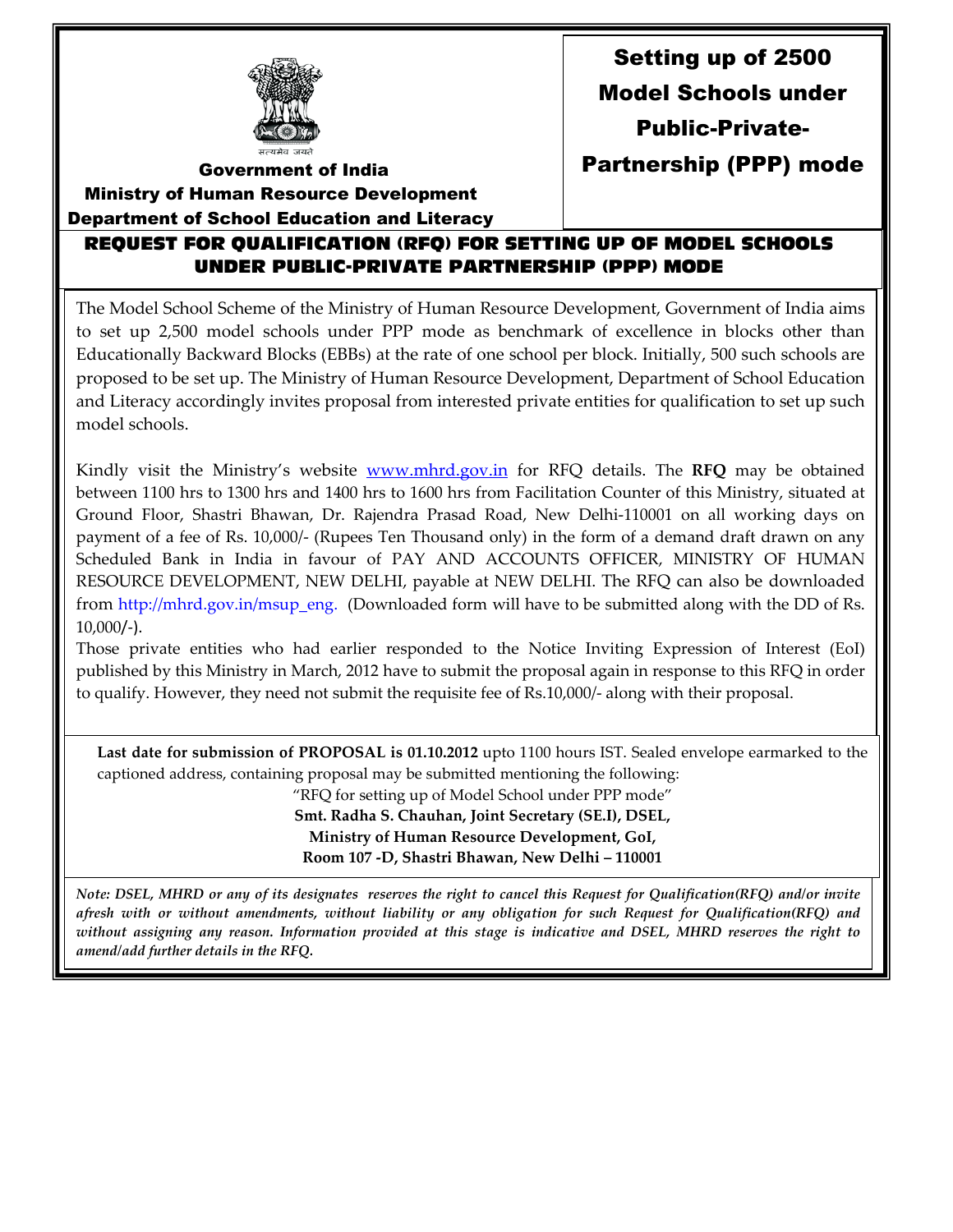भारत सरकार सार्वजनिक-निजी भागीदारी (पीपीपी) मोड मानव संसाधन विकास मंत्रालय के तहत 2500 मोंडल स्कूलों की स्थापना स्कूल शिक्षा और साक्षरता विभाग

सार्वजनिक-निजी भागीदारी (पीपीपी) मोड के तहत 2500 मोंडल स्कूलों की स्थापना हेतु पात्रता का अनुरोध पत्र (आरएफक्यू)

मानव संसाधन विकास मंत्रालय, भारत सरकार की मॉडल स्कूल योजना का उद्देश्य शैक्षिक रूप से पिछड़े ब्लॉकों को छोड़कर प्रत्येक ब्लॉक में एक स्कूल की दर से सार्वजनिक-निजी भागीदारी के तहत उत्कृष्टता के बैंचमार्क के रूप में 2500 मॉडल स्कूलों की स्थापना करना है। प्रारंभ में, ऐसे 500 स्कूलों की स्थापना का प्रस्ताव है। तदनुसार, मानव संसाधन विकास मंत्रालय, स्कूल शिक्षा और साक्षरता विभाग इच्छुक निजी संस्थाओं से ऐसे मॉडल स्कूलों की स्थापना हेतु प्रस्ताव आमंत्रित करता है।

कृपया आरएफक्यू ब्यौरे हेतु मंत्रालय की वेबसाइट www.mhrd.gov.in देखें। आरएफक्यू दस्तावेजों को भूमि तल, शास्त्री भवन, डा. राजेन्द्र प्रसाद रोड, नई दिल्ली -110001 में स्थित इस मंत्रालय के सुविधा केन्द्र से भुगतान तथा लेखा अधिकारी, मानव संसाधन विकास मंत्रालय, नई दिल्ली के नाम नई दिल्ली में देय किसी भी अनुसूचित बैंक से डिमांड ड्राफ्ट के रूप में 10,000 रू. (रूपए दस हजार मात्र) शुल्क के भुगतान पर सभी कार्य दिवसों को 11.00 से 13.00 बजे तथा 14.00 से 16.00 बजे के बीच प्राप्त किया जा सकता है। आरएफक्यू को http://mhrd.gov.in/msup\_eng से भी डाउनलोड किया जा सकता है। (डाउन लोड किए गए फार्म को 10,000 रू. के डिमांड ड्राफ्ट के साथ प्रस्तुत करना होगा)

उन निजी संस्थाओं, जिन्होंने रूचि की अभिव्यक्ति के नोटिस का पहले उत्तर दिया था, जोकि इस मंत्रालय द्वारा मार्च, 2012 में प्रकाशित किया गया था, को पात्रता के लिए इस आरएफक्यू के उत्तर में पुनः प्रस्ताव भेजना होगा। तथापि उन्हें अपने प्रस्ताव के साथ 10,000/- रू. का अपेक्षित शुल्क प्रस्तुत करने की आवश्यकता नहीं है।

प्रस्ताव प्रस्तुत करने की अंतिम तारीख 01.10.2012 को भारतीय मानक समय 11.00 बजे तक है। निम्नलिखित का उल्लेख करते हुए आरएफक्यू मोहरबंद लिफाफे में निम्न पते पर भेजा जा सकता है

> "पीपीपी के तहत मॉडल स्कूलों की स्थापना हेतु आरएफक्यू" श्रीमती राधा एस. चौहाण, संयुक्त सचिव (एसई.I), डीएसईएल,